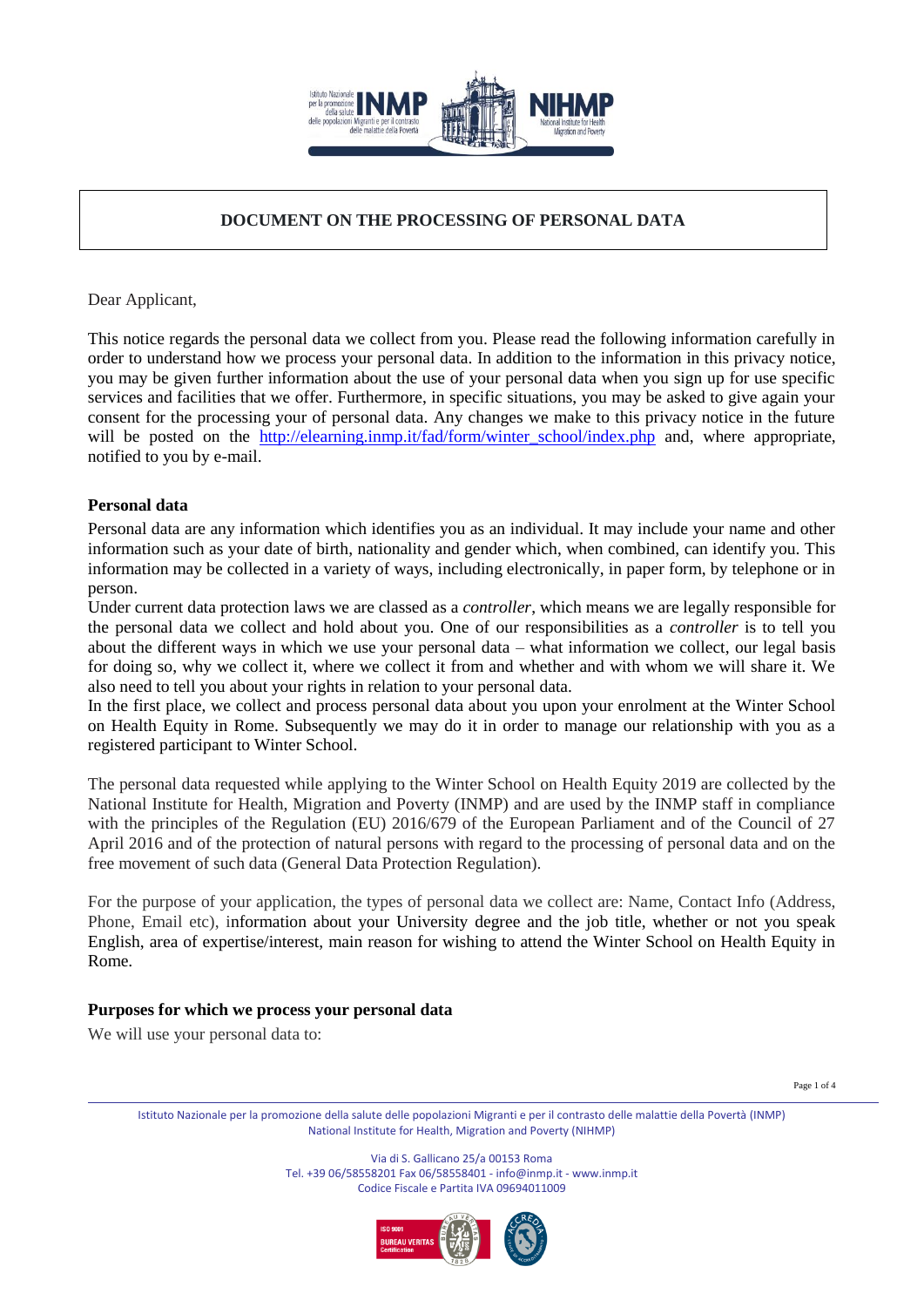

- Enroll you as a participants to the post-graduate course "Winter School on Health Equity" in Rome, following the successful selection of you application and your acceptance of our offer;
- Communicate with you about the enrolment process;
- Monitor your use of our networks to protect the security and integrity of INMP's IT network and information and electronic communications systems;
- Produce statistics and research for internal and statutory reporting purposes;
- undertake the administrative procedures for issuing the Certificate of attendance;
- issue the credentials for the access to the document management system for training.

#### **Legal basis for processing**

INMP will be processing personal data in its capacity as a public authority in connection with its core purposes of education, research and healthcare, and in relation to the contract we have entered into with you as a registered participant attending the post-graduate course at Winter School on Health Equity in Rome. We do not process your personal data based on your consent. When we process your personal data based on your consent, you have the right to withdraw your consent at any time.

#### **Third parties with whom we may share your personal data**

Your personal data will not be shared with any third party. Your personal data may be disclosed to other organisations as required by law, for crime prevention, investigation or detection purposes or in order to protect your vital interests.

#### **Transfers outside the European Economic Area**

We will not transfer your personal data outside the European Economic Area. When we use a third party cloud services provider based outside the European Economic Area to store personal data, we will protect your personal data by ensuring that transfers are made in compliance with all relevant data protection laws including the Standard contractual clauses for data transfers between EU and non-EU countries approved by the European Commission.

#### **Processing principles**

When processing your personal data, INMP is required by relevant data protection laws to comply with the following principles.

| Lawfulness, fairness and transparency | Processed lawfully, fairly and in a transparent<br>manner in relation to the data subject.                                                      |
|---------------------------------------|-------------------------------------------------------------------------------------------------------------------------------------------------|
| Purpose limitation                    | Collected for specified, explicit and legitimate<br>purposes and not further processed in a manner that<br>is incompatible with those purposes. |
| Data minimisation                     | Adequate, relevant and limited to what is necessary<br>in relation to the purposes for which they are<br>processed.                             |

Page 2 of 4

Istituto Nazionale per la promozione della salute delle popolazioni Migranti e per il contrasto delle malattie della Povertà (INMP) National Institute for Health, Migration and Poverty (NIHMP)

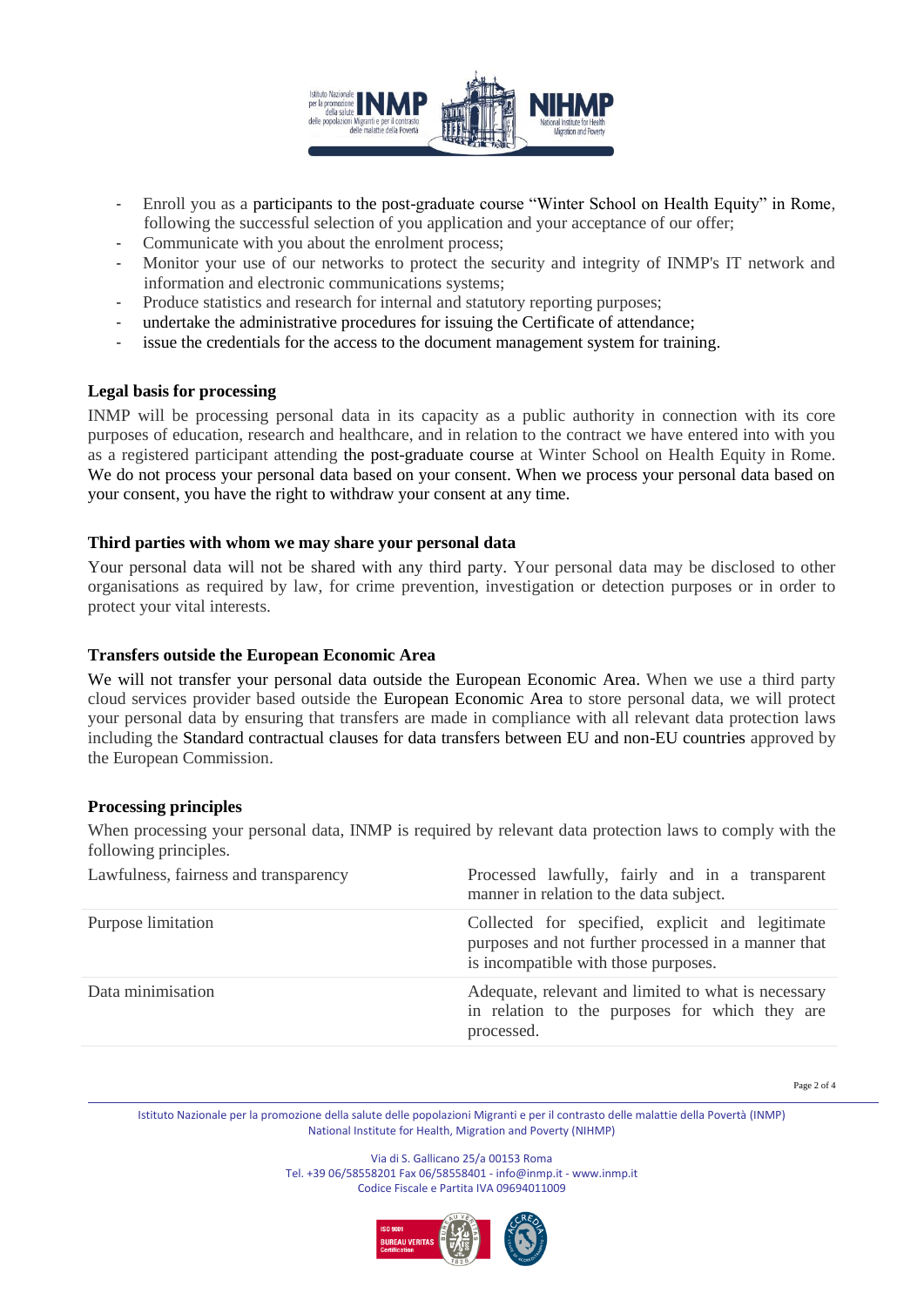

| Accuracy                      | Accurate and, where necessary, kept up to date.                                                                                                                                                                                                                           |
|-------------------------------|---------------------------------------------------------------------------------------------------------------------------------------------------------------------------------------------------------------------------------------------------------------------------|
| Storage limitation            | Kept in a form which permits the identification of<br>data subjects for no longer than necessary for the<br>purposes for which personal data are processed.                                                                                                               |
| Integrity and confidentiality | Processed in a manner that ensures appropriate<br>security of the personal data, including protection<br>against unauthorised or unlawful processing and<br>against accidental loss, destruction or damage,<br>using appropriate technical or organisational<br>measures. |
|                               |                                                                                                                                                                                                                                                                           |

## **Retention period**

Your personal data may be retained as a permanent archival record for internal statistics purposes and to confirm your award and period of course.

## **Additional purposes subject to consent**

Furthermore, personal data may be processed by INMP only after your expressed consent, in order to receive communications by e-mail regarding training initiatives and other events promoted by INMP periodically.

# **Your rights**

Subject to certain conditions, you have the following rights in relation to your personal data:

- **Right 1:** A right to access your personal data held by us;
- **Right 2:** A right to require us to rectify any inaccurate personal data about you held by us;
- **Right 3:** A right to require us to erase personal data held by us about you. This right will only apply where, for example, we no longer need to use the personal data to achieve the purpose we collected it for; or where you withdraw your consent if we are using your personal data based on your consent; or where you object to the way we process your data;
- **Right 4:** A right to restrict our processing of personal data held by us about you. This right will only apply where, for example, you dispute the accuracy of the personal data held by us; or where you would have the right to require us to erase the personal data but would prefer that our processing is restricted instead; or where we no longer need to use the personal data to achieve the purpose we collected it for, but we require the data for the purposes of dealing with legal claims;
- **Right** 5: A right to receive personal data which you have provided to us in a structured, commonly used and machine readable format. You also have the right to require us to transfer this personal data to another organization;
- **Right 6:** A right to object to our processing of personal data held by us about you.
- **Right 7:** A right to withdraw your consent where we are relying on it to use your personal data. Note that a withdrawal of consent will not affect the lawfulness of processing based on consent before its withdrawal;
- **Right 8:** A right to ask us not to use information about you in a way that allows computers to make decisions about you and ask us to stop.

Page 3 of 4

Istituto Nazionale per la promozione della salute delle popolazioni Migranti e per il contrasto delle malattie della Povertà (INMP) National Institute for Health, Migration and Poverty (NIHMP)